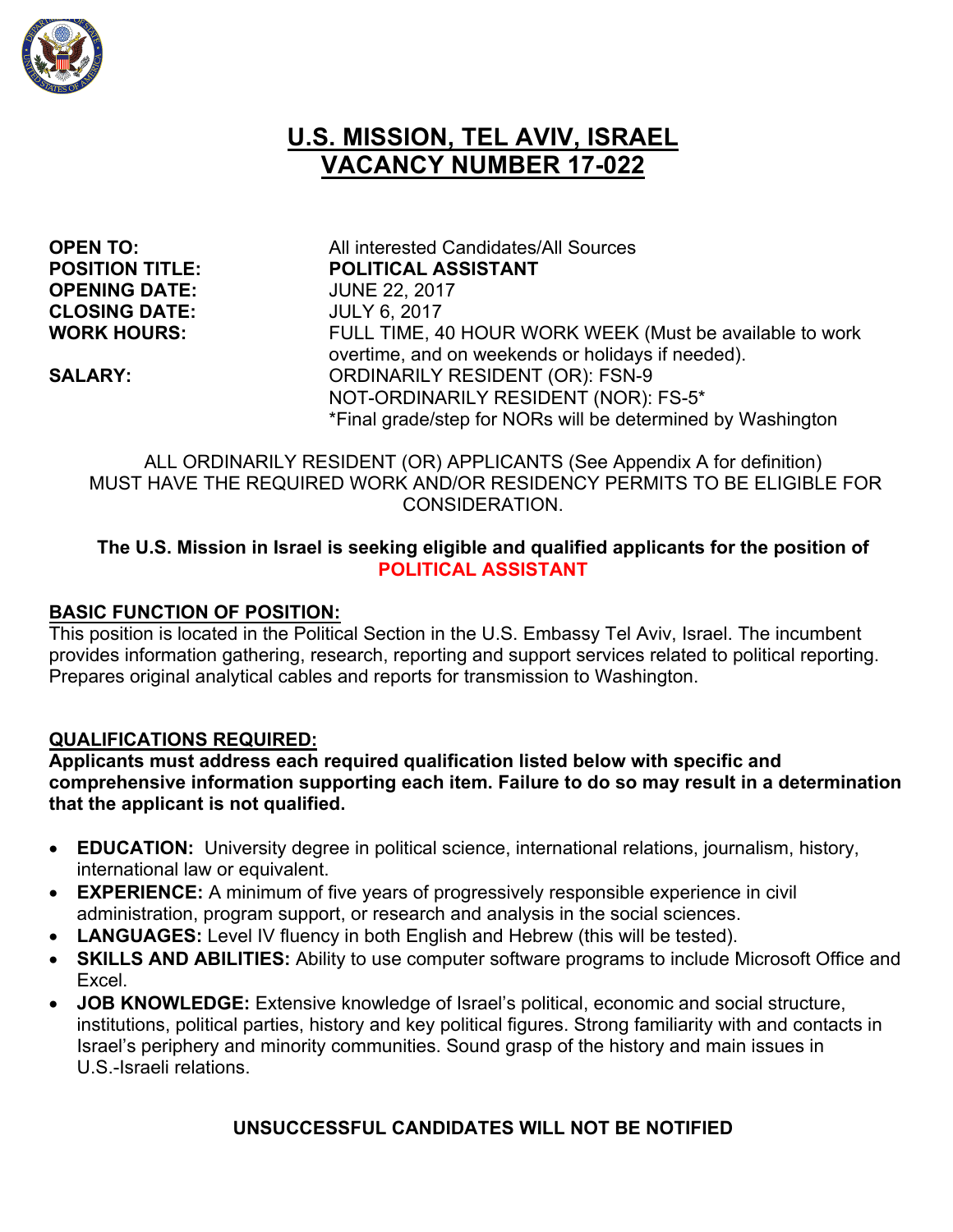**FOR FURTHER INFORMATION:** The complete position description listing all of the duties and responsibilities may be obtained on by contacting the Human Resources Office.

**HIRING PREFERENCE SELECTION PROCESS:** When qualified, applicants in the following hiring preference categories are extended a hiring preference in the order listed below. Therefore, it is essential that these applicants accurately describe their status on the application. Failure to do so may result in a determination that the applicant is not eligible for a hiring preference.

### **HIRING PREFERENVE ORDER:**

- (1) AEFM/USEFM who is a preference-eligible U.S. Veteran\*
- (2) AEFM/USEFM
- (3) FS on LWOP\*\*

**IMPORTANT:** Applicants who claim status a preference-eligible U.S. Veteran must submit a copy of a most recent Member Copy Four (4) of the DD-214, Certificate of Release or Discharge from Active Duty, and, if applicable, a letter from the U.S. Department of Veterans Affairs. If claiming conditional eligibility for U.S. Veterans' preference, applicants must submit proof of conditional eligibility. If the written documentation confirming eligibility is not received in the HR office by the closing date of the vacancy announcement, the U.S. Veteran's preference will not be considered in the application process. Mission HR's decision on eligibility for U.S. Veterans' preference after reviewing all required documentation is final.

\*\*This level of preference applied to all Foreign Service employees on LWOP.

# **ADDITIONAL SELECTION CRITERIA:**

- 1. Management may consider any of the following when determining successful candidacy: nepotism, conflicts of interest, budget, and residency status.
- 2. Current OR employees serving a probationary period are not eligible to apply. Current OR employees with an Overall Summary Rating of Needs Improvement or Unsatisfactory on their most recent Employee Performance Report (EPR) are not eligible to apply.
- 3. Current NOR employees hired on a Family Member Appointment (FMA) or a Personal Service Agreement (PSA) are not eligible to apply within the first 90 calendar days of their employment, unless they have a When Actually Employed (WAE) work schedule.
- 4. The candidate must be able to obtain and maintain a local security certification.

**HOW TO APPLY:** Applicants must submit the following documents to be considered. Failure to do so may result in a determination that the applicant is not qualified.

- Universal application for Employment (UAE), DS-174, which is available on our website or contacting Human Resources. (See "For Further Information" above); and
- Any additional documentation that supports or addresses the requirements listed above (e. g. transcripts, degrees, etc.)

# **WHERE TO APPLY:**

| Human Resources Office: | Muna Saba Salib                                      |
|-------------------------|------------------------------------------------------|
| Mailing Address:        | U.S. Embassy Tel Aviv, 71 Ha'yarkon Street, Tel Aviv |
| FAX Number:             | 972-3-519-7620                                       |
| E-mail Address:         | telavivemp@state.gov                                 |
|                         |                                                      |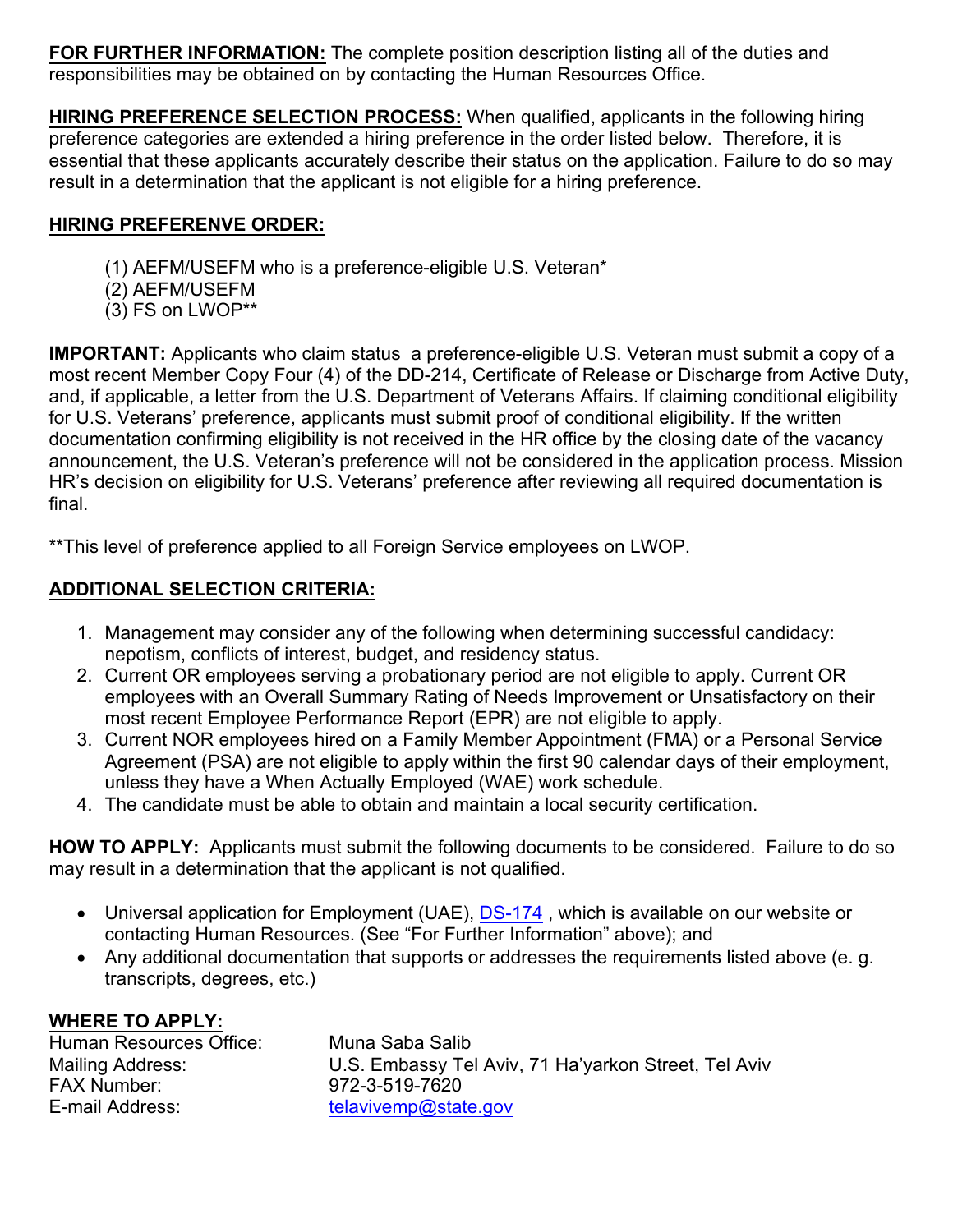**EQUAL EMPLOYMENT OPPORTUNITY:** The US Mission in Israel provides equal opportunity and fair and equitable treatment in employment to all people without regard to race, color, religion, sex, national origin, age, disability, political affiliation, marital status, or sexual orientation. The Department of State also strives to achieve equal employment opportunity in all personnel operations through continuing diversity enhancement programs. The EEO complaint procedure is not available to individuals who believe they have been denied equal opportunity based upon marital status or political affiliation. Individuals with such complaints should avail themselves of the appropriate grievance procedures, remedies for prohibited personnel practices, and/or courts for relief.

# **Appendix – DEFINITIONS**

**Eligible Family Member (EFM):** An EFM for employment purposes is an individual who meets **all** of the following criteria:

- U.S. citizen or not a U.S. Citizen; **and**;
- Spouse or same-sex domestic partner (as defined in 3 FAM 1610); **or**
- Child, who is unmarried and under 21 years of age or, regardless of age, is incapable of selfsupport; **or**
- Parent (including stepparents and legally adoptive parents) of employee, spouse, or same-sex domestic partner, when such parent is at least 51 percent dependent on the employee for support; **or**
- Sister or brother (including stepsisters and stepbrothers, or adoptive sisters or brothers) of the employee, spouse, or same-sex domestic partner when such sibling is at least 51 percent dependent on the employee for support, unmarried, and under 21 years of age, or regardless of age, incapable of self-support; **and**
- Listed on the travel orders or approved Form OF-126 of a sponsoring employee, i.e., a direct-hire Foreign Service, Civil Service, or uniformed service member who is permanently assigned to or stationed abroad or, as appropriate, at an office of the American Institute in Taiwan; **and**
- Is under chief of mission authority.

**U.S. Citizen Eligible Family Member (USEFM):** A USEFM for employment purposes is an individual who meets **all** of the following criteria:

- U.S. Citizen; **and**
- Spouse or same-sex domestic partner (as defined in 3 FAM 1610) of the sponsoring employee; **or**
- Child of the sponsoring employee who is unmarried and at least 18 years old; **and**
- Listed on travel orders or approved Form OF-126 of a sponsoring employee, i.e., a direct-hire Foreign Service, Civil Service, or uniformed service member who is permanently assigned to or stationed abroad or, as appropriate, at an office of the American Institute in Taiwan; and resides at the sponsoring employee's post of assignment abroad, or as appropriate, at an office of the American Institute in Taiwan; and is under chief of mission authority; **or**
- Resides at an Involuntary Separate Maintenance Allowance (ISMA) location authorized under 3 FAM 3232.2; **or**
- Currently receives a U.S. Government retirement annuity or pension from a career in the U.S. Foreign Service or Civil Services.